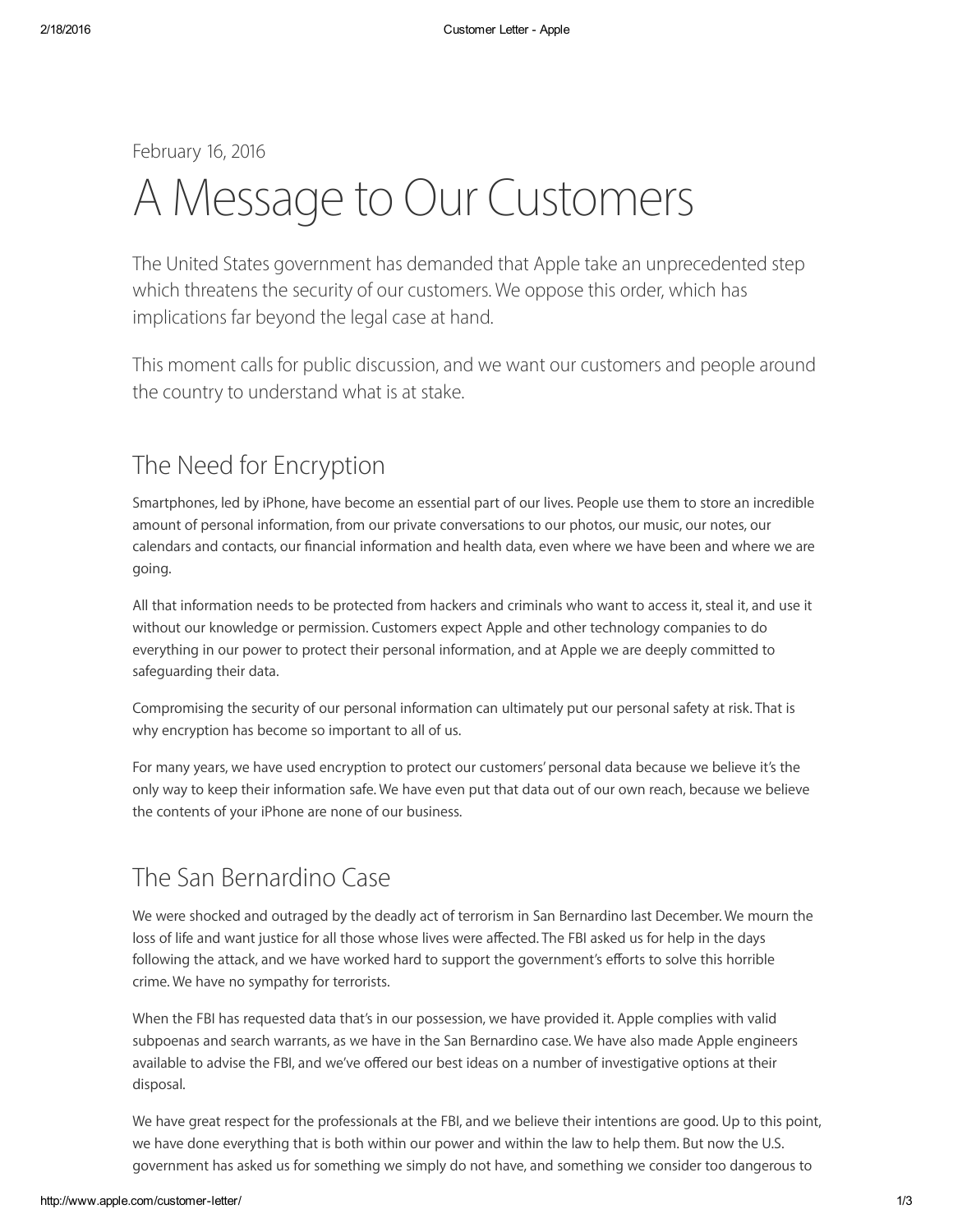create. They have asked us to build a backdoor to the iPhone.

Specifically, the FBI wants us to make a new version of the iPhone operating system, circumventing several important security features, and install it on an iPhone recovered during the investigation. In the wrong hands, this software — which does not exist today — would have the potential to unlock any iPhone in someone's physical possession.

The FBI may use different words to describe this tool, but make no mistake: Building a version of iOS that bypasses security in this way would undeniably create a backdoor. And while the government may argue that its use would be limited to this case, there is no way to guarantee such control.

#### The Threat to Data Security

Some would argue that building a backdoor for just one iPhone is a simple, clean-cut solution. But it ignores both the basics of digital security and the significance of what the government is demanding in this case.

In today's digital world, the "key" to an encrypted system is a piece of information that unlocks the data, and it is only as secure as the protections around it. Once the information is known, or a way to bypass the code is revealed, the encryption can be defeated by anyone with that knowledge.

The government suggests this tool could only be used once, on one phone. But that's simply not true. Once created, the technique could be used over and over again, on any number of devices. In the physical world, it would be the equivalent of a master key, capable of opening hundreds of millions of locks — from restaurants and banks to stores and homes. No reasonable person would find that acceptable.

The government is asking Apple to hack our own users and undermine decades of security advancements that protect our customers — including tens of millions of American citizens — from sophisticated hackers and cybercriminals. The same engineers who built strong encryption into the iPhone to protect our users would, ironically, be ordered to weaken those protections and make our users less safe.

We can find no precedent for an American company being forced to expose its customers to a greater risk of attack. For years, cryptologists and national security experts have been warning against weakening encryption. Doing so would hurt only the well-meaning and law-abiding citizens who rely on companies like Apple to protect their data. Criminals and bad actors will still encrypt, using tools that are readily available to them.

### A Dangerous Precedent

Rather than asking for legislative action through Congress, the FBI is proposing an unprecedented use of the All Writs Act of 1789 to justify an expansion of its authority.

The government would have us remove security features and add new capabilities to the operating system, allowing a passcode to be input electronically. This would make it easier to unlock an iPhone by "brute force," trying thousands or millions of combinations with the speed of a modern computer.

The implications of the government's demands are chilling. If the government can use the All Writs Act to make it easier to unlock your iPhone, it would have the power to reach into anyone's device to capture their data. The government could extend this breach of privacy and demand that Apple build surveillance software to intercept your messages, access your health records or financial data, track your location, or even access your phone's microphone or camera without your knowledge.

Opposing this order is not something we take lightly. We feel we must speak up in the face of what we see as an overreach by the U.S. government.